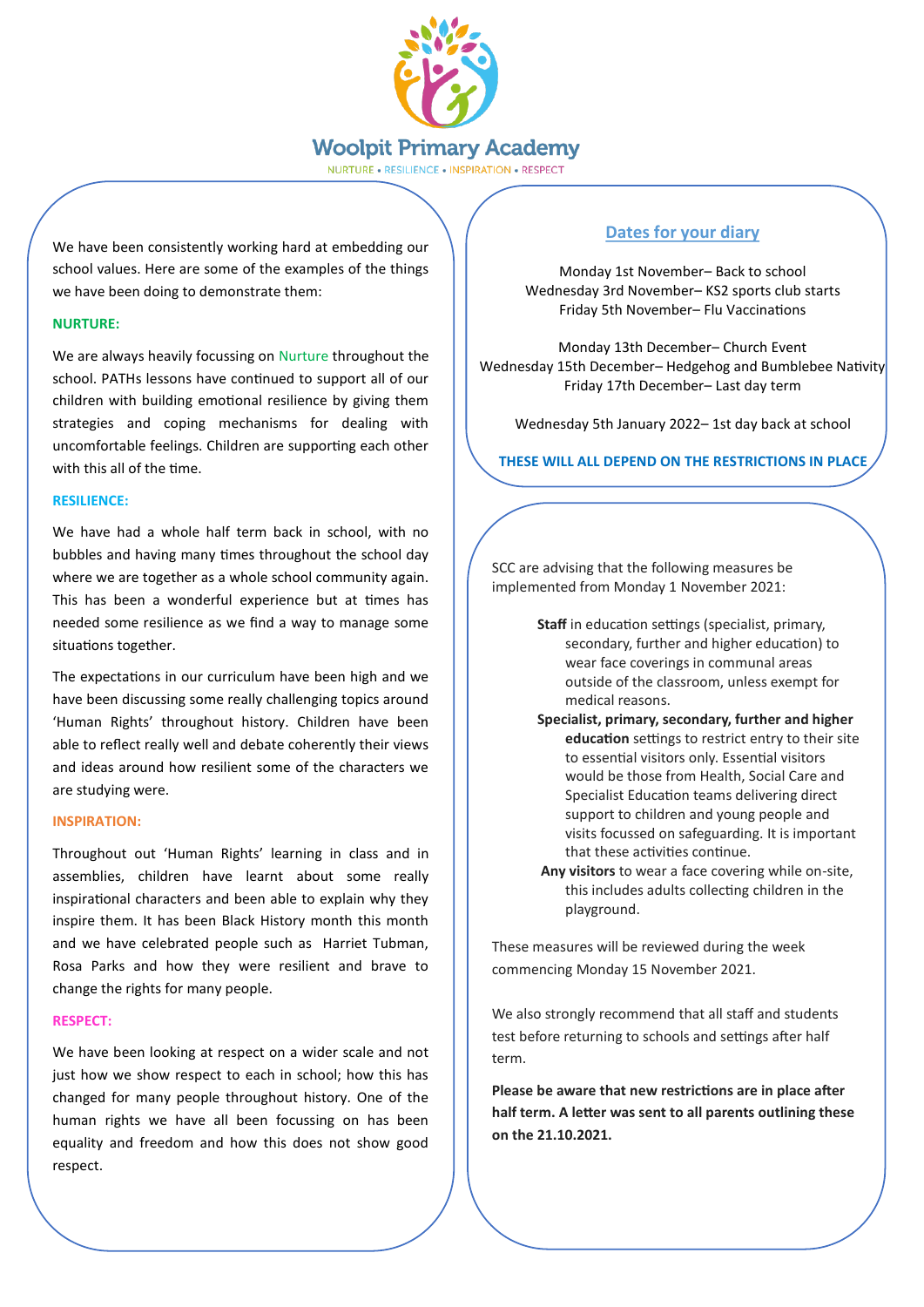#### **Residential visit**

In September, some of the year 5 and 6 children went on a residential visit to Bawdsey Manor. Here are some of the photos to show you some of the exciting things we did.











#### **Hedgehog Class**

Hedgehogs and Squirrels have been incredibly busy in their learning time. Our Power Of Reading story, 'On Sudden Hill' has really caught our interest and we have been engaged in making our own cardboard box designs following the story. We have linked this to our writing and have written instructions, as well as creating a design for our creations on the computers. Following this, Squirrels have taken on the role of one of the characters and have been writing in role to their friends. Hedgehogs have completed their first piece of writing in the form of a letter as well. We have been incredibly proud of how well our new Hedgehogs have settled into school; adjusted to their routine and learnt their phonics so far.

In Maths we have been focussing on 2D and 3D shapes in Hedgehogs and spotting our 2D shapes within the faces of our 3D shapes. In Squirrels we have been using Part-Whole models to explore how multiple parts can make up a whole. Our mental manipulation of number is really coming along! We are now using this information within work on 'addition'. In our 'Human Rights' topic, we have been discovering how rights have changed for people over the years. We have been finding out about some of the rights we have as humans; and have linked this to Science work about what living things are.

In PE, we have been working on indoor units for Gymnastics; creating short sequences of work involving balances, high and low. Our PATHs learning has reintroduced us to our 4 animal characters. Our Squirrels have been showing Hedgehogs how to discuss our feelings and identify them; whilst knowing that all feelings are OK. What a busy half term!!

#### **Bumblebee Class**

What a great start to the new school year we have had! The class have settled in brilliantly and have produced some fantastic work in all subjects.

We started the term concentrating on our science skills and observing the life cycle of caterpillars/ butterflies. We were amazed at how big the caterpillars got and then had to wait very patiently for the metamorphosis to happen whilst they were chrysalis'. We set the butterflies free and we hope that they were able to start the life cycle all again.

We have since moved onto our new overarching theme 'Human Rights' and in Bumblebee class we are concentrating on looking at democracy and it's importance. The class have been shocked to learn about the inequalities in voting throughout History and are confused as to why only certain groups of people were allowed to vote. We will, after half term, be concentrating on our significant person Emmeline Pankhurst, and how she helped change equality in democracy.

In English, we are carrying on our theme of equality and Human Rights by looking at a retelling of Rapunzel. The children are enjoying writing about Rapunzel's determination, resilience and courageous spirit. Hopefully, her spirit will inspire all of our children to have these attributes too.